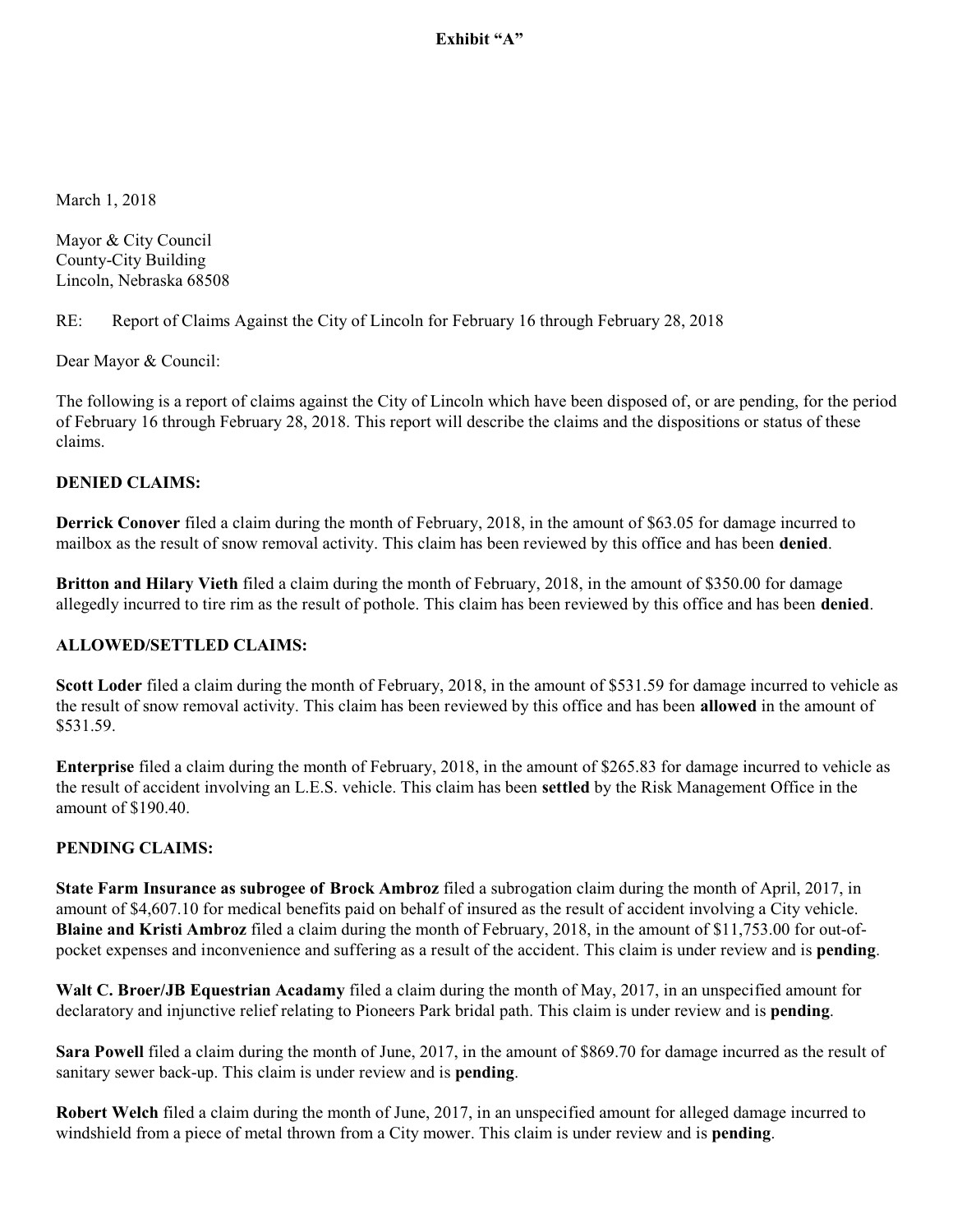Mayor & City Council **and Council**  $-2$ -  $\blacksquare$  March 1, 2018

**Enriqueta Andrade** filed a claim during the month of August, 2017, in an unspecified amount for damage incurred to vehicle as the result of accident involving a Parks vehicle. **Progressive Insurance as subrogee of Alejandro Andrade** filed subrogation claims for property damage and medical payments made on behalf of Maria Andrade and Andrea Andrade, passengers in vehicle operated by Enriqueta Andrade. **Maria Andrade** has filed notice of claim resulting from the accident. These claims are under review and **pending**.

**Nicholas Watkins** filed a claim during the month of September, 2017, in an unspecified amount for medical expenses as the result of accident involving a police vehicle. This claim is under review and is **pending**.

**Terrance Williams and Kaneesha Mallory** filed a claim during the month of October, 2017, in the amount of \$1,000,000 for alleged damages incurred as the result of incident at Ballard pool. This claim is under review and is **pending**.

**Terrance Williams and Kaneesha Mallory on behalf of Terranasia Williams** filed a claim during the month of October, 2017, in the amount of \$1,000,000 for alleged damages incurred as the result of incident at Ballard pool. This claim is under review and is **pending**.

**Terrance Williams and Kaneesha Mallory on behalf of Terreniyah Williams** filed a claim during the month of October, 2017, in the amount of \$1,000,000 for alleged damages incurred as the result of incident at Ballard pool. This claim is under review and is **pending**.

**Terrance Williams and Kaneesha Mallory on behalf of Terreonna Williams** filed a claim during the month of October, 2017, in the amount of \$1,000,000 for alleged damages incurred as the result of incident at Ballard pool. This claim is under review and is **pending**.

**Century Sales and Management LLC** filed a claim during the month of October, 2017, in the amount of \$292.59 for expense incurred as the result of alleged failure by L.E.S. to properly process ownership transfer of electrical service to property recently acquired by claimant. This claim is **pending** review and ratification by L.E.S. Administrative Board.

**State Farm Insurance as subrogee of Ronald Bouwens** filed a claim during the month of October, 2017, in amount of \$4,971.70 for damage incurred to insured's vehicle as the result of accident involving StarTran bus. This claim is under review and is **pending**.

**Joel Maynard** filed a claim during the month of October, 2017, in an unspecified amount for alleged injury incurred as the result of accident involving City vehicle. This claim is under review and is **pending**.

**MK Builders, Inc.** filed a claim during the month of November, 2017, in the amount of \$1,300.02 for alleged expense incurred due to L.E.S. contractor hitting gas line which caused evacuation of area that claimant was working. This claim is **pending** review and ratification by L.E.S. Administrative Board.

**State Farm Insurance as subrogee of Constance Wagner** filed a subrogation claim during the month of November, 2017, in the amount of \$2,999.20 for damage incurred to insured's vehicle as the result of accident involving a StarTran bus. This claim is under review and is **pending**.

**CJ Happold** filed a claim during the month of November, 2017, in an unspecified amount for alleged damage incurred to fence by L.E.S. This claim is **pending** review and ratification by L.E.S. Administrative Board.

**Randy Colton** filed a claim during the month of December, 2017, in the amount of \$95.95 for alleged property damage caused by temporary power line. This claim is **pending** review and ratification by L.E.S. Administrative Board.

**Scott and Kim Griffith** filed a claim during the month of December, 2017, in the amount of \$231.00 for electrician expenses incurred as the result of alleged problem with L.E.S. service. This claim is **pending** review and ratification by L.E.S. Administrative Board.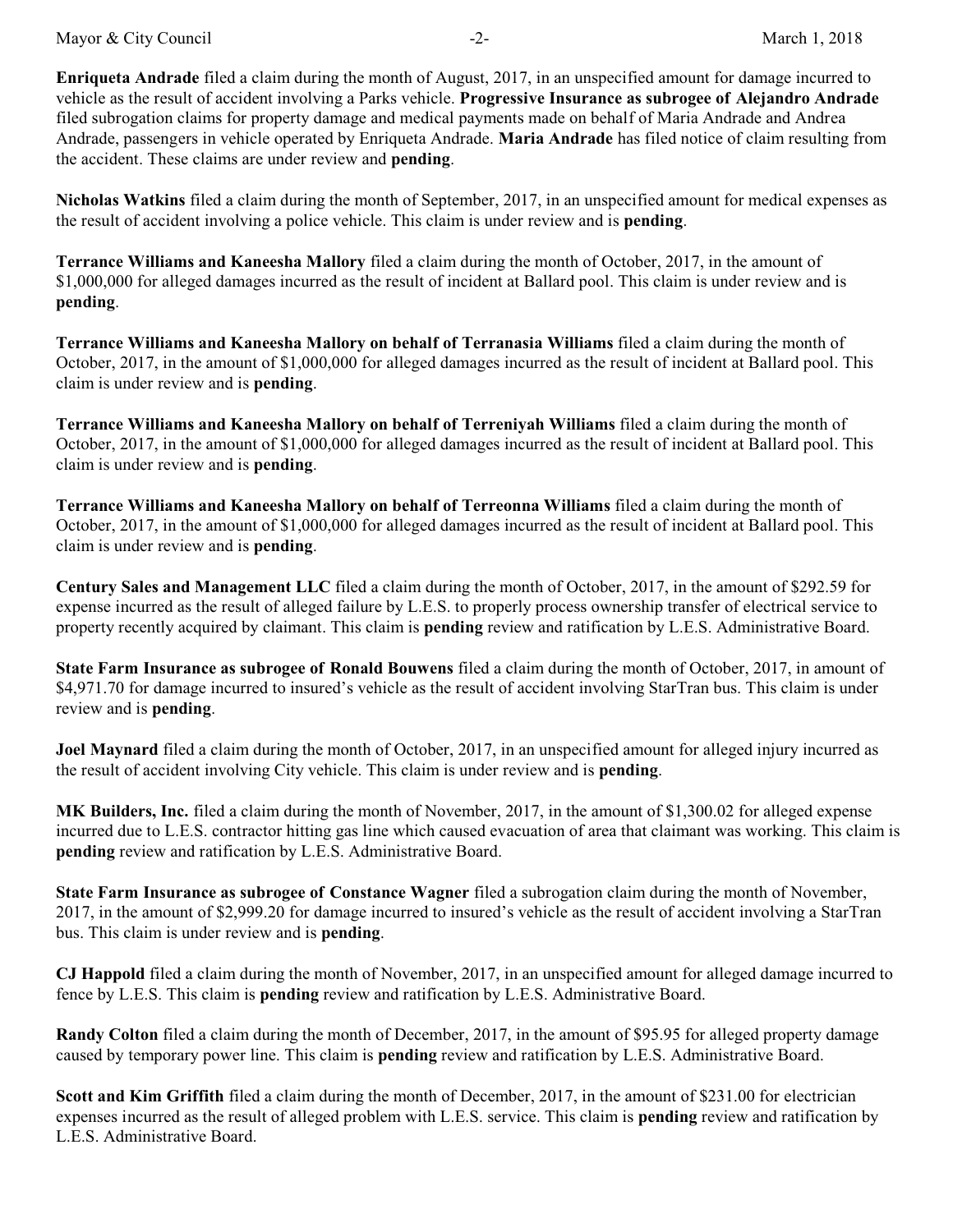**Concorde Management and Development, Inc.** filed a claim during the month of December, 2017, in the amount of \$4,965.90 for damages allegedly incurred due to disconnection of sewer service to property during sewer main replacement. This claim is under review and is **pending**.

**NRMA as third party administrator for State of Nebraska** filed a claim during the month of December, 2017, in an unspecified amount for damage incurred to property when employee of L.E.S. allegedly left a valve open causing steam from boiler to damage storage area and contents of storage area at 1526 K Street. This claim is **pending** review and ratification by L.E.S. Administrative Board.

**Samantha Raber** filed a claim during the month of December, 2017, in the amount of \$1,101.65 for damage incurred to vehicle as the result of being struck by a police vehicle. This claim is under review and is **pending**.

**Phoenix Loss Control on behalf of Charter Communications** filed a claim during the month of January, 2018, in the amount of \$443.37 for damage allegedly incurred to underground cable by L.E.S. This claim is **pending** review and ratification by L.E.S. Administrative Board.

**Sheila Scheinost** filed a claim during the month of January, 2018, in the amount of \$1,000,000 for alleged damages incurred when struck by a StarTran bus while crossing street. This claim is under review and is **pending**.

**Joseph Cotton** filed a claim during the month of January, 2018, in the amount of \$1,000,000 for alleged damages incurred as the result of incident involving Lincoln police. This claim is under review and is **pending**.

**Weston Edmond** filed a claim during the month of January, 2018, in the amount of \$501.44 for damage incurred to tires as the result of striking median which claimant alleges was not properly signed. This claim is under review and is **pending**.

**Melissa Kumke** filed a claim during the month of January, 2018, in the amount of \$118.63 for damage allegedly incurred to tire due to broken concrete storm drain. This claim is under review and is **pending**.

**Jack Irons** filed a claim during the month of January, 2018, in the amount of \$600.00 for damage incurred to door of rental property as the result of action by Lincoln police. This claim is under review and is **pending**.

**Scott Hove** filed a claim during the month of January, 2018, in the amount of \$1,392.52 for damage incurred to vehicle as the result of accident involving a City vehicle. This claim is under review and is **pending**.

**Madronnah Jackson** filed a claim during the month of February, 2018, in the amount of \$3,300 for damage incurred to property when suspect drove stolen vehicle into apartment building. This claim is under review and is **pending**.

**Jennifer Black** filed a claim during the month of February, 2018, in the amount of \$387.85 for damage incurred to tire and rim as the result of striking median which claimant alleges was not properly marked. This claim is under review and is **pending**.

**Strategic Legacy Advisors** filed a claim during the month of February, 2018, in the amount of \$622.05 for alleged damage incurred as the result of sewer back-up. This claim is under review and is **pending**.

**Bob Finley** filed a claim during the month of February, 2018, in the amount of \$500.00 for damage incurred to balsa wood jet during inspection of new water heater. This claim is under review and is **pending**.

**State Farm as subrogee of Brian Lawrence** filed a subrogation claim during the month of February, 2018, in an unspecified amount for damage incurred to insured's vehicle as the result of accident involving a City snowplow. This claim is under review and is **pending**.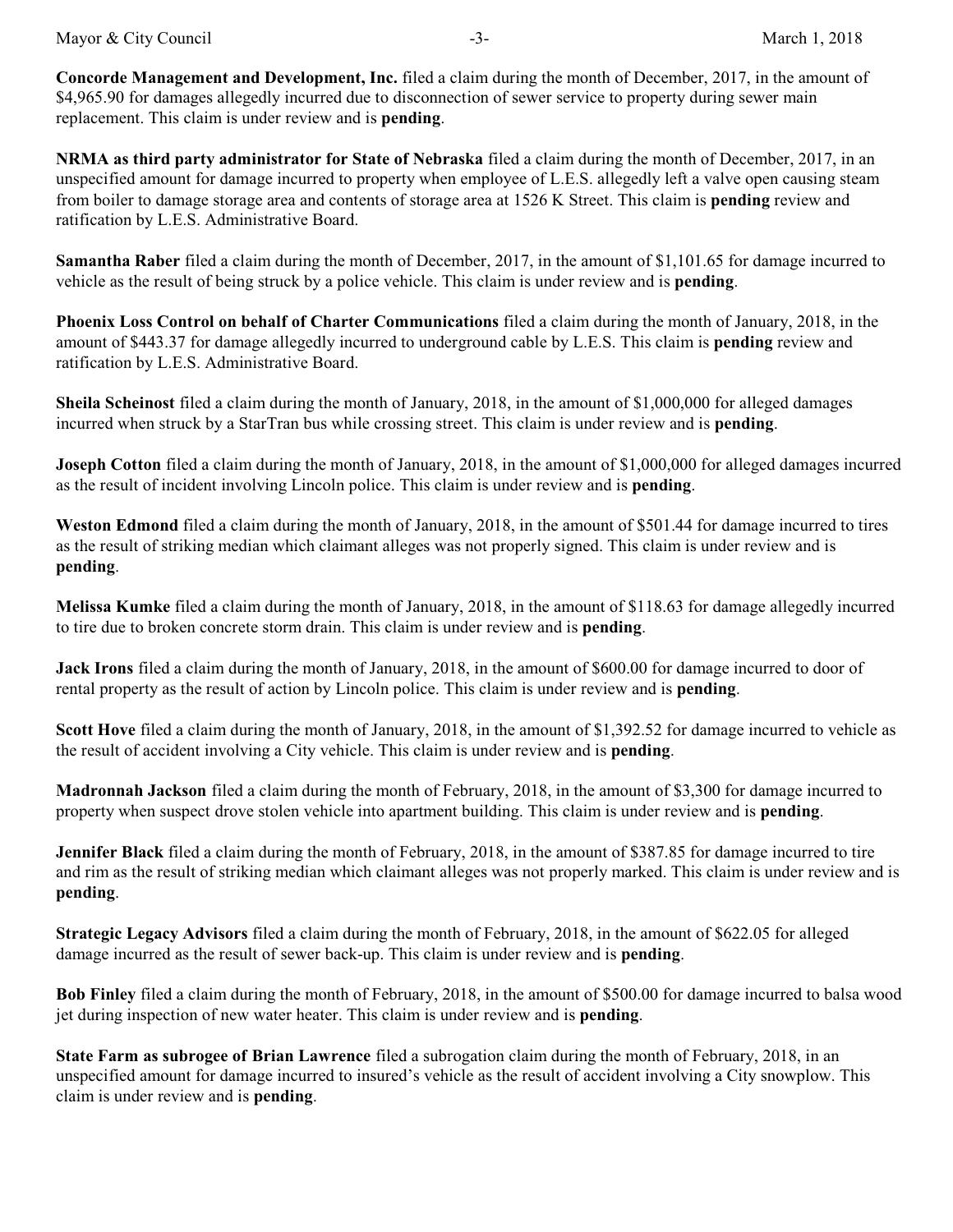# **NEW CLAIMS FILED DURING THE PERIOD OF FEBRUARY 16 THROUGH FEBRUARY 28, 2018:**

**Jessica Brandon** filed a claim in the amount of \$1,000,000 for alleged damages incurred when claimant was struck by police vehicle while crossing street. This claim is under review and is **pending**.

**Julie Beasley** filed a claim in the amount of \$215.00 for headphones destroyed by Lincoln Police Property Division. This claim is under review and is **pending**.

**Landon Nelson** filed a claim in the amount of \$350.00 for damage allegedly incurred to tire rim as the result of pothole. This claim is under review and is **pending**.

**Susan Avig** filed a claim in the amount of \$416.40 for damage incurred to vehicle when struck by a police vehicle. This claim is under review and is **pending**.

**Marcelo Plioplis** filed a claim in the amount of \$1,057.05 for damage incurred to vehicle as the result of accident involving a StarTran bus. This claim is under review and is **pending**.

**Jason Terrell** filed a claim in the amount of \$403.52 for damage to refrigerator and food loss due to L.E.S. power outage. This claim is **pending** review and ratification by L.E.S. Administrative Board.

# **PENDING TORT LITIGATION:**

**Candace Polfus, individually and on behalf of her minor child, Robert M. Polfus,** filed a claim in February, 2012, in the amount of \$50,000 for alleged injury incurred to Robert Polfus at Uni Pool. This claim was reviewed by this office and denial was approved by the Lincoln City Council on July 30, 2012. Suit has been filed in the Lancaster County Court and litigation is **pending**.

**John Craw** filed a claim during the month of October, 2012, in the amount of \$200,000 alleging that he was misclassified as an independent contractor and wrongfully terminated from his position as the PGA Professional for the Holmes Golf Course. This claim was reviewed by this office and denial was approved by the Lincoln City Council on November 19, 2012. Suit was filed in the Lancaster County District Court. On October 19, 2015, the District Court granted dismissal in favor of the City of Lincoln. Plaintiff appealed to the Nebraska Court of Appeals. The Court of Appeals affirmed the District Court's dismissal with prejudice of Craw's first cause of action (tort claim under the PSTCA) and second and third causes of action (inverse condemnation). The Court of Appeals reversed and remanded to the District Court for further proceedings the dismissal with prejudice of Craw's fourth cause of action (due process and equal protection) and fifth cause of action (Nebraska Wage Payment and Collection Act). Litigation is **pending**.

**Susan Dermer** filed a claim during the month of November, 2014, in the amount of \$10,226.02 for alleged damages incurred as the result of sewer backup on October 1, 2014. This claim was reviewed by this office and denial was approved by the Lincoln City Council on June 29, 2015. Suit has been filed in Lancaster County District Court and litigation is **pending**.

**Susan Dermer** filed a claim during the month of August, 2015, in the amount of \$44,593.61 for alleged damages incurred as the result of sewer backup on May 7, 2015. This claim was reviewed by this office and denial was approved by the Lincoln City Council on May 2, 2016. Suit has been filed in Lancaster County District Court and litigation is **pending**.

**Barine Deezia** filed a claim during the month of April, 2016, in the amount of \$1,000,000 for alleged injuries incurred when claimant was arrested. Suit has been filed in U.S. District Court and litigation is **pending**.

**Terry Danek** filed a claim during the month of May, 2016, in the amount of \$28,310.35 for damage allegedly incurred as the result of sewer backup on May 7, 2015. Claimant withdrew his claim and filed suit in Lancaster County District Court. Litigation is **pending**.